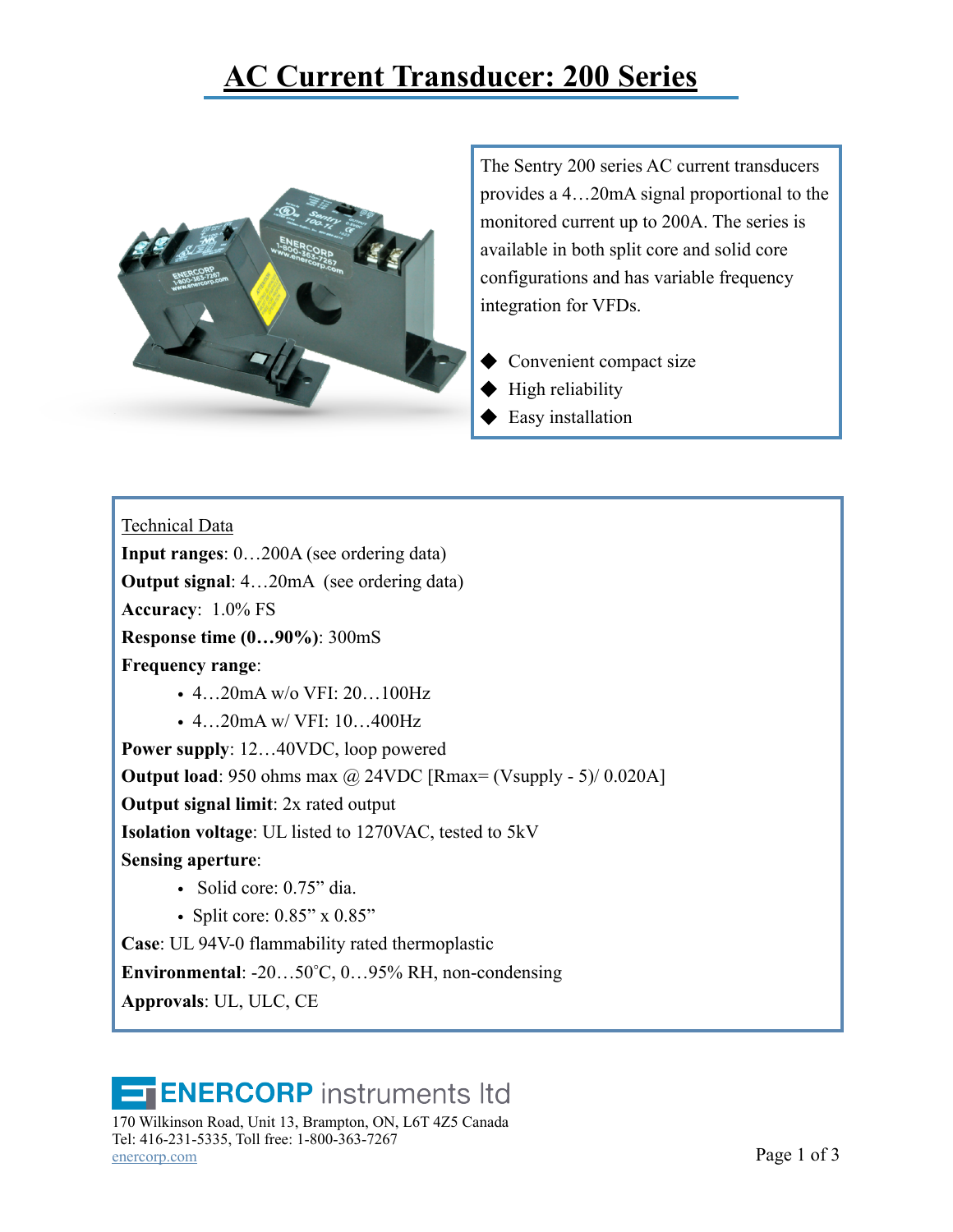| <b>Input Maximums</b> |                 |           |           |
|-----------------------|-----------------|-----------|-----------|
| Range                 | Max. Continuous | Max. 6sec | Max. 1sec |
| 02A                   | 40A             | 60A       | 100A      |
| 05A                   | 100A            | 124A      | 250A      |
| 010A                  | 80A             | 125A      | 250A      |
| 020A                  | 110A            | 150A      | 300A      |
| 050A                  | 175A            | 215A      | 400A      |
| 0100A                 | 200A            | 300A      | 600A      |
| 0150A                 | 300A            | 450A      | 800A      |
| 0200A                 | 400A            | 500A      | 1000A     |



## **ENERCORP** instruments Itd E

170 Wilkinson Road, Unit 13, Brampton, ON, L6T 4Z5 Canada Tel: 416-231-5335, Toll free: 1-800-363-7267  $\frac{\text{energy.com}}{20}$